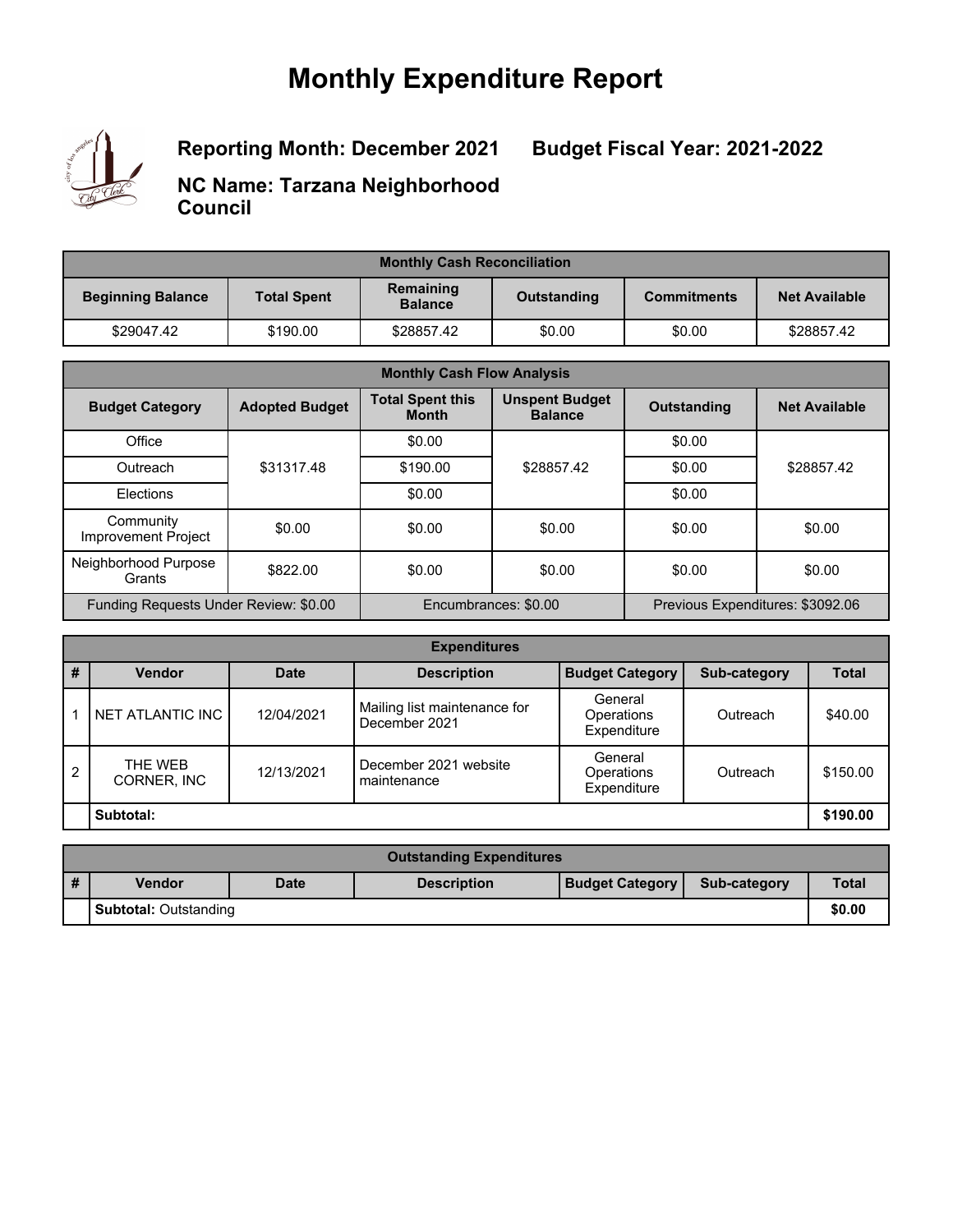Net Atlantic, Inc. **BILLING STATEMENT** 

10 Federal St., Suite 26 Salem, MA 01970 978-219-1920

|         | <b>Billing Statement Summary</b> |                        |                          |        |  |
|---------|----------------------------------|------------------------|--------------------------|--------|--|
|         |                                  | Account I              | 1002581                  |        |  |
|         |                                  | Reference              | <b>Billing Statement</b> |        |  |
|         |                                  |                        | 1002581-194              |        |  |
|         |                                  | Date                   | 2021-12-01               |        |  |
|         |                                  | Beginning Balance (\$) | 40.00                    |        |  |
|         |                                  | Amount Due (\$)        | 40.00                    |        |  |
|         | 2021-12-31<br>Due Date           |                        |                          |        |  |
|         |                                  | Aging $($ math)        |                          |        |  |
| Current | 1 - 30                           | $31 - 60$              | $61 - 90$                | $>=9'$ |  |

40.00 | 0.00 | 0.00 | 0.00 | 0.00

Page 1 of 2

**88** Net Atlantic

Harvey Goldberg Tarzana Neighborhood Cou 19798 Greenbriar Drive Tarzana, CA 91356

| <b>Post Date</b> | <b>Description</b>                           | Amount (\$) |          |  |  |  |
|------------------|----------------------------------------------|-------------|----------|--|--|--|
|                  | 2021-12-01 Pro Bandwidth Usage               | 0.00        |          |  |  |  |
|                  | Max: 0 GB                                    |             |          |  |  |  |
|                  | Service Name: 'tarzana-neighborhood-council' |             |          |  |  |  |
|                  | 2021-12-01 Pro Anno List                     | 40.00       |          |  |  |  |
|                  | Max: 2151 Members                            |             |          |  |  |  |
|                  | Service Name: 'tarzana-neighborhood-council' |             |          |  |  |  |
| <b>PAYMENTS</b>  |                                              |             |          |  |  |  |
| <b>Post Date</b> | <b>Description</b>                           |             | Amount   |  |  |  |
|                  | 2021-11-04 Thank You!                        |             | $-40.00$ |  |  |  |
|                  | MasterCard 43034004703                       |             |          |  |  |  |

Notes:

SALES/CREDITS

Please tear off and return the bottom portion with your payment. Thank you.

Harvey Goldberg Tarzana Neighborhood Council 19798 Greenbriar Drive Tarzana, CA 91356



|                                      | <b>Payment Summary</b>   |  |  |  |
|--------------------------------------|--------------------------|--|--|--|
| Account                              | 1002581                  |  |  |  |
| Reference                            | <b>Billing Statement</b> |  |  |  |
|                                      | 1002581-194              |  |  |  |
|                                      | Due Date   2021-12-31    |  |  |  |
| Amount Due (\$)                      | 40.00                    |  |  |  |
| Amount Enclosed                      |                          |  |  |  |
| <b>Check Number</b>                  |                          |  |  |  |
| Please make checks                   |                          |  |  |  |
| payable to <b>Net Atlantic, Inc.</b> |                          |  |  |  |
| New monies owed will be collected    |                          |  |  |  |
| via credit card on 2021-12-04.       |                          |  |  |  |

Net Atlantic, Inc. 10 Federal St., Suite 26 Salem, MA 01970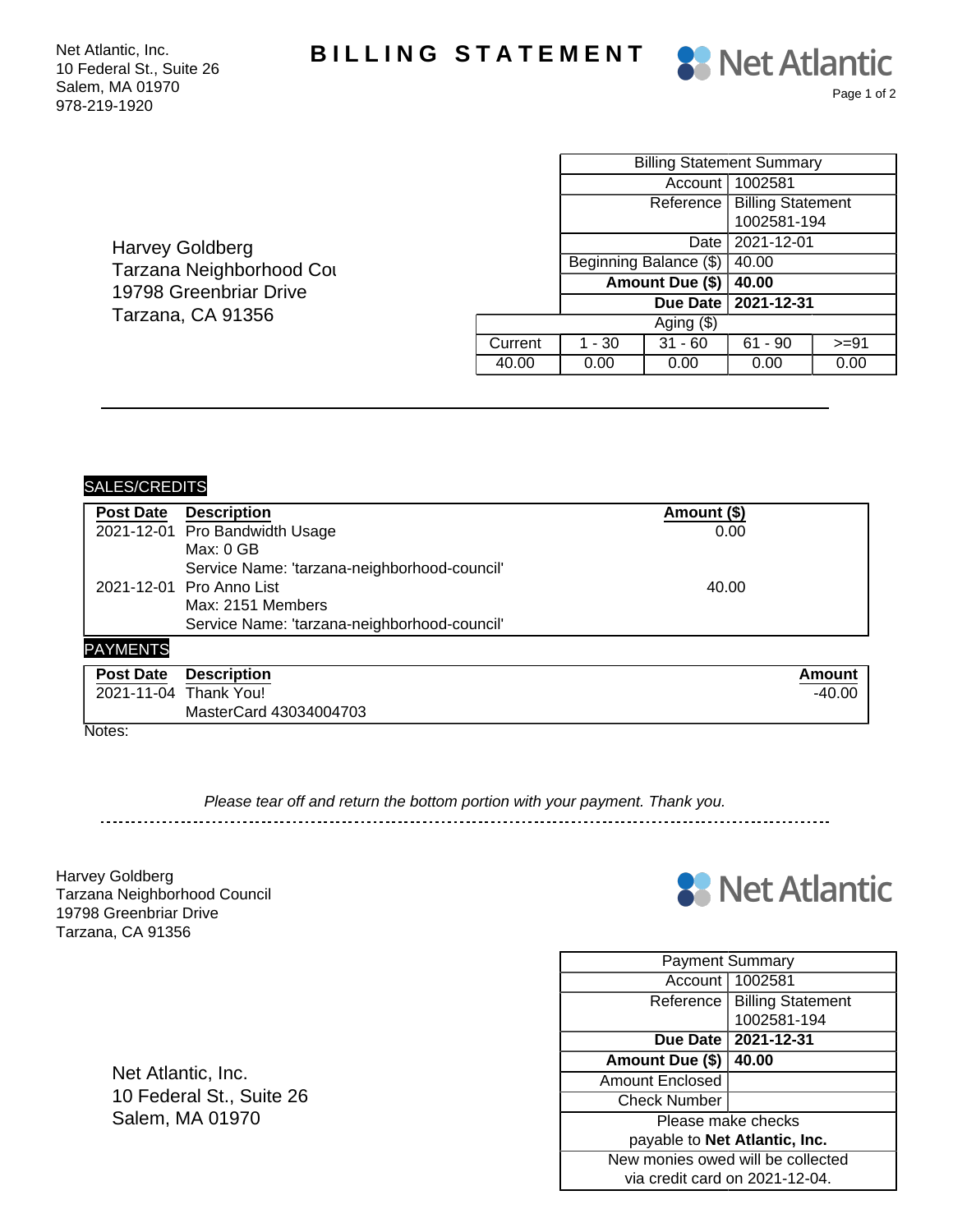Net Atlantic, Inc. **BILLING STATEMENT** 

10 Federal St., Suite 26 Salem, MA 01970 978-219-1920



Harvey Goldberg Tarzana Neighborhood Cou 19798 Greenbriar Drive Tarzana, CA 91356

|              | <b>Billing Statement Summary</b> |           |                               |         |  |
|--------------|----------------------------------|-----------|-------------------------------|---------|--|
|              |                                  |           | Account   1002581             |         |  |
|              |                                  |           | Reference   Billing Statement |         |  |
|              |                                  |           | 1002581-194                   |         |  |
|              |                                  | Date      | 2021-12-01                    |         |  |
|              | Beginning Balance (\$)           |           | 40.00                         |         |  |
|              | Amount Due (\$)                  |           | 40.00                         |         |  |
|              |                                  | Due Date  | 2021-12-31                    |         |  |
| Aging $(\$)$ |                                  |           |                               |         |  |
| Current      | 1 - 30                           | $31 - 60$ | $61 - 90$                     | $>= 91$ |  |
| 40.00        | 0.00                             | 0.00      | 0.00                          | 0.00    |  |

Emailing Baby Boomers, Millennials, Generation X, and Generation Z should be different. We tell you how to email market to each one of them: https://www.netatlantic.com/resources/articles/straight-talk-on-emailmarketing-to-the-generations